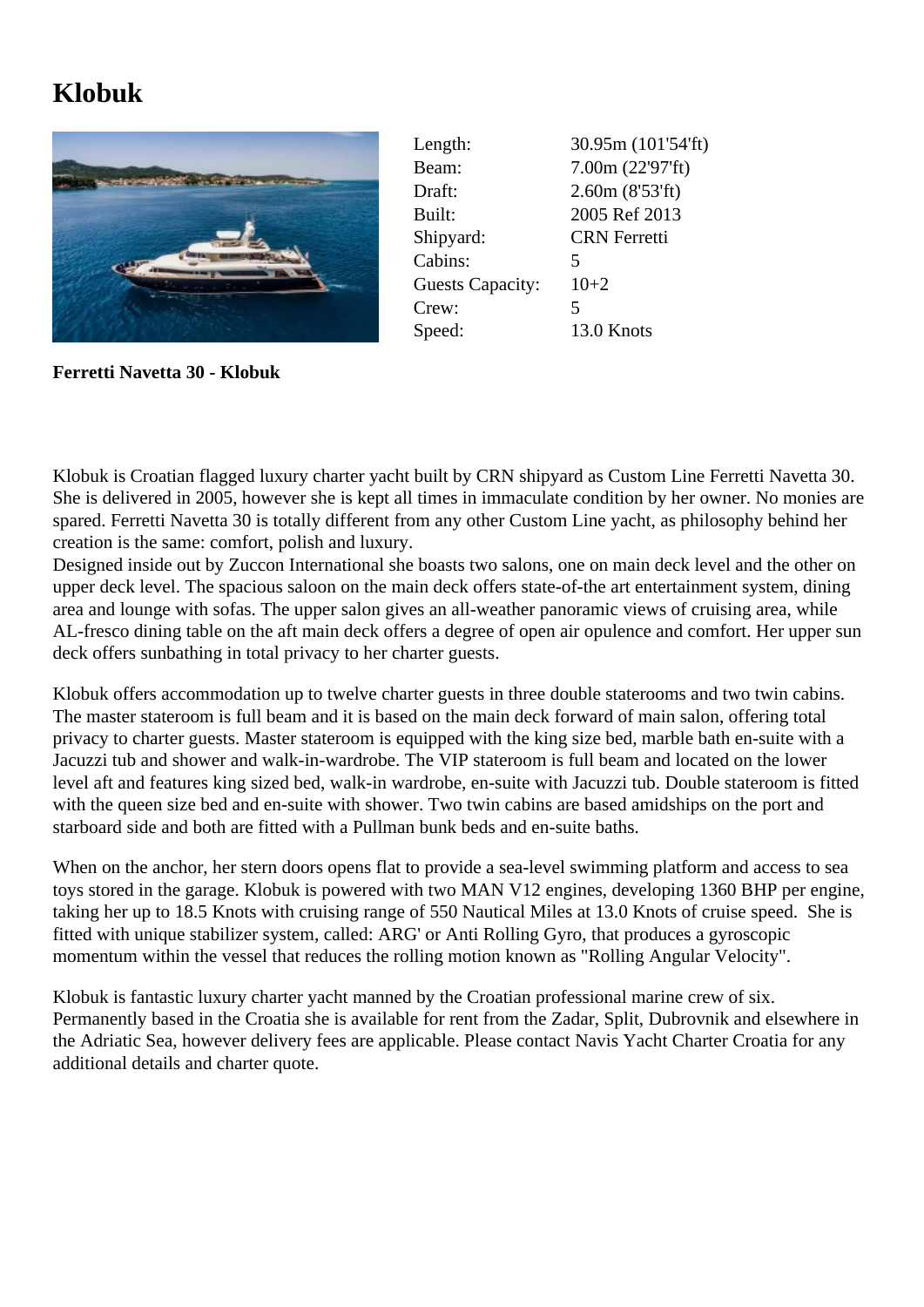## **Technical specifications:**

LOA: 30.95m (101'54'ft) Beam: 7.00m (22'97'ft) Draft: 2.60m (8'53'ft) Built: 2005 Refitted: 2013 Flag: Croatian Shipyard/Builder: CRN Italy Naval Architect: CRN Spa Exterior design: Zuccon International Interior design: Zuccon International Class: CRS Type: Semi displacement motor yacht Hull + Superstructure: GRP Displacement: 116 T Engines: 2 x 1360 BHP MAN V12 Generators: 2 x Kohler 33 kW Fuel Consumption: 350 Liters/Hr Fuel capacity: 15.200 liters Fresh-water capacity: 3.500 liters + Water makers RO Bow thruster: Yes Stabilization: Yes - ARG Air Condition: Entire Yacht with Individual Cabins Controls Top Speed: 18.5 Knots Cruise Speed: 13.0 Knots Range: 550 (@ cruise speed of 13.0 Knots) NM Guests: 10+2 Cabins:  $5(3 \times \text{double} + 2 \times \text{twin cabins})$ Crew: 6 (sleep in separate crew quarters) WiFi/3G/LTE Swimming platform

## **Tenders & Sea Toys:**

1 x Tender Avon 490 DL with 100 BHP Yamaha engine 1 x Jet Ski Yamaha VX Cruiser 1 x Jet Ski Yamaha Runner 1300 R 1 x Sea Doo Underwater scooter RS3 1 x Stand Up Paddles boards 1 x Kayak Wake board Doughnut Snorkeling gear Diving gear (RDV diving ONLY)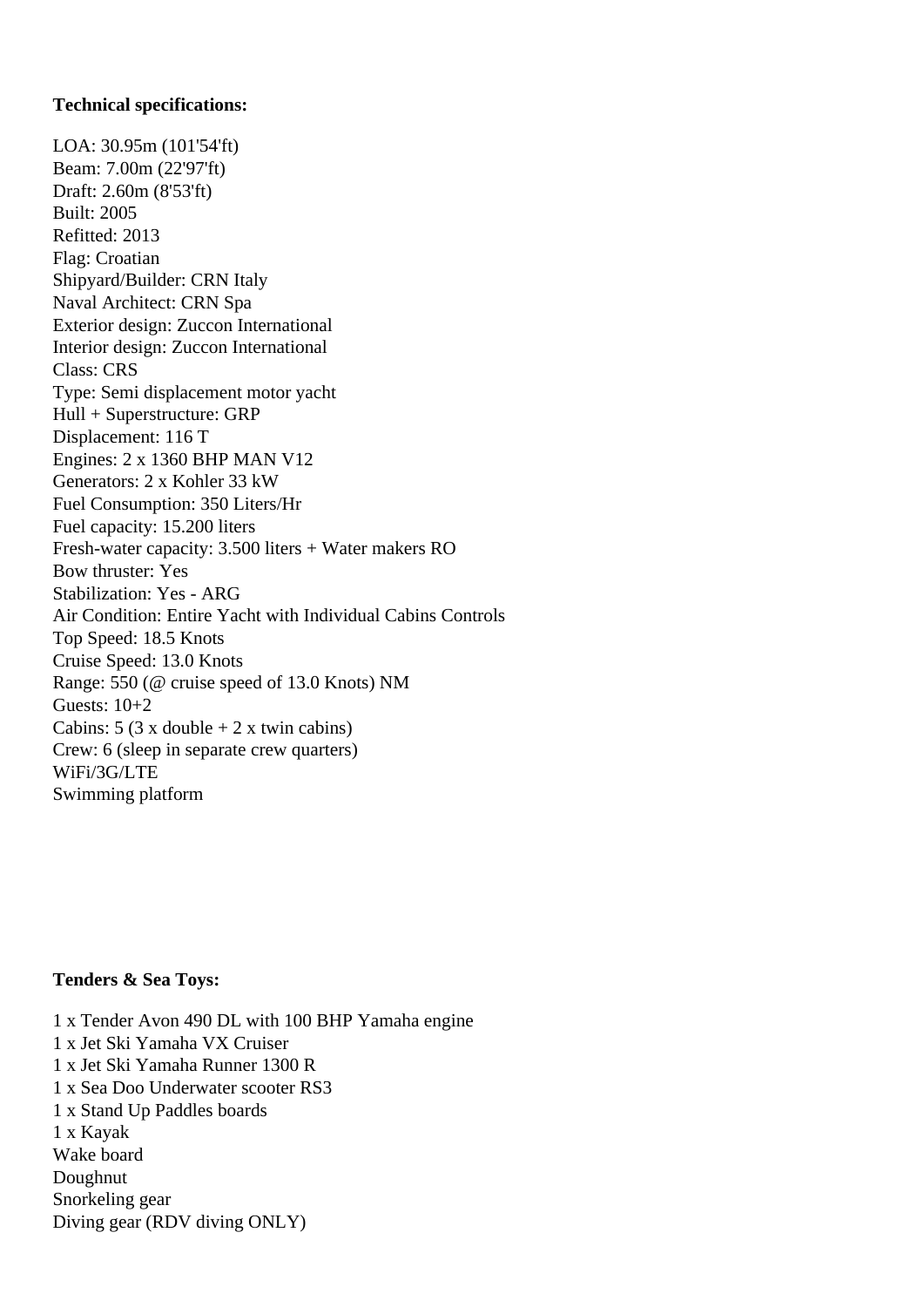BBQ

Images